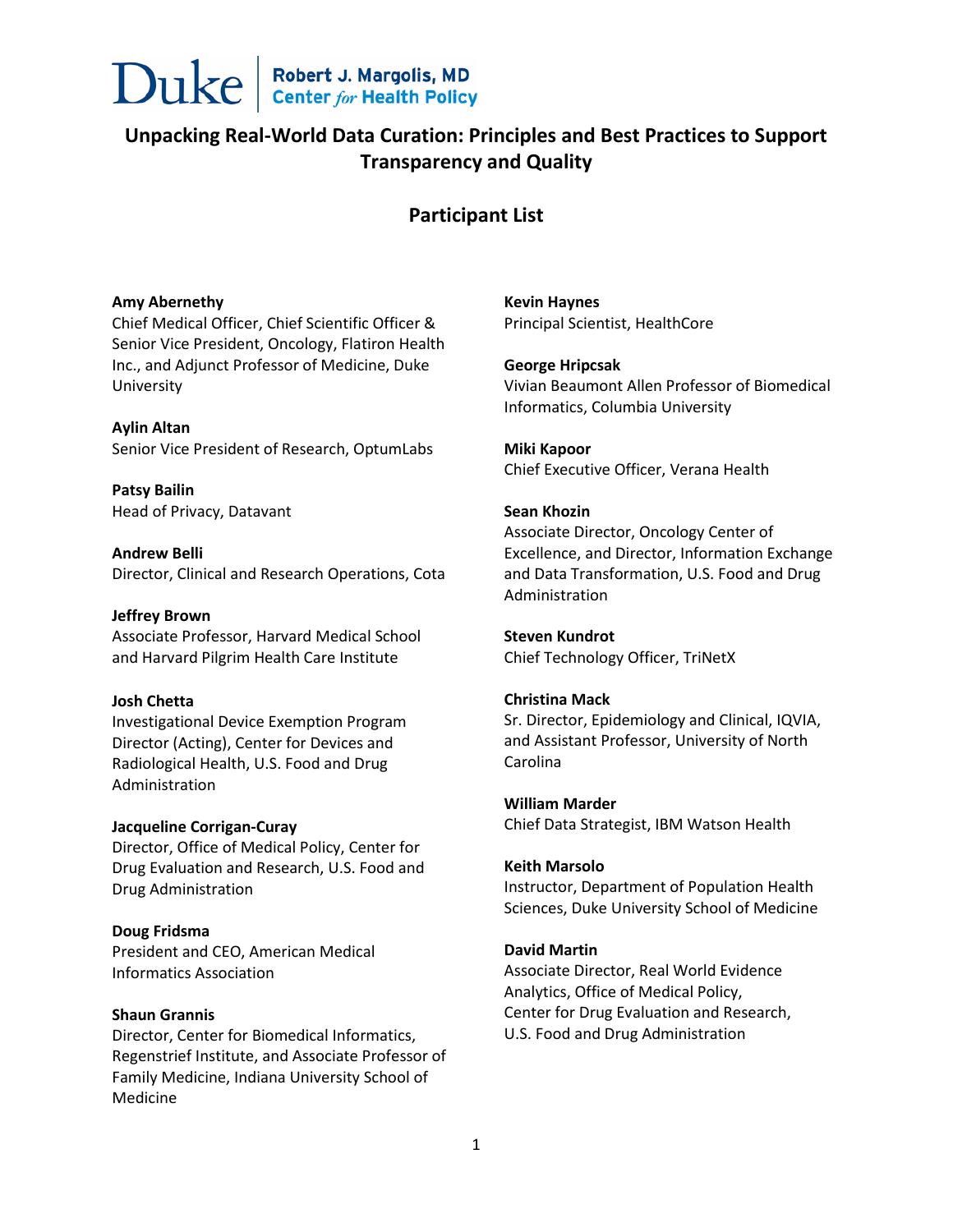# Duke

# Robert J. Margolis, MD<br>Center for Health Policy

**Robert Miller** Medical Director, CancerLinQ, American Society of Clinical Oncology

**Andrew Norden** Chief Medical Officer, Cota

**Marc Overhage** Vice President, Population Health Intelligence Strategy, Cerner

# **Richard Platt**

Professor and Chair, Department of Population Medicine, Harvard Medical School, and Executive Director, Harvard Pilgrim Health Care Institute

# **Meg Powell**

Chief Executive Officer, President, and Co-Founder, TARGET PharmaSolutions

**Jeremy Rassen** Co-Founder, President, and Chief Science Officer, Aetion, Inc.

# **Stephanie Reisinger**

Vice President and General Manager, Veradigm Life Sciences, Allscripts

**Dan Riskin** Chief Executive Officer, Verantos

**Sam Roosz** Co-Founder and Head of Partnerships, Datavant

# **Patrick Ryan**

Sr. Director and Head, Epidemiology Analytics, Janssen Research and Development, Adjunct Assistant Professor, Department of Biomedical Informatics, Columbia University Medical Center

**Cynthia Senerchia** Vice President, Clinical Operations, Digital Research Network, Optum

# **Jonathan Silverstein**

Chief Research Informatics Officer, Professor, Department of Biomedical Informatics, University of Pittsburgh School of Medicine, and Chief Information Scholar, Institute for Precision Medicine Affilliate Scholar, Pitt Cyber

# **Michael Stebbins**

President, Science Advisors LLC Member, Datavant Advisory Board

# **Tim Stoddard**

Senior Director, Integrated Quality Management, Flatiron Health

# **Robert Temple**

Deputy Center Director for Clinical Science, Office of the Center Director, Center for Drug Evaluation and Research, U.S. Food and Drug Administration

# **Andrew Williams**

Faculty, Tufts Institute for Clinical Research and Health Policy Studies, and Senior Informatics Advisor, Tufts Clinical and Translational Science Institute